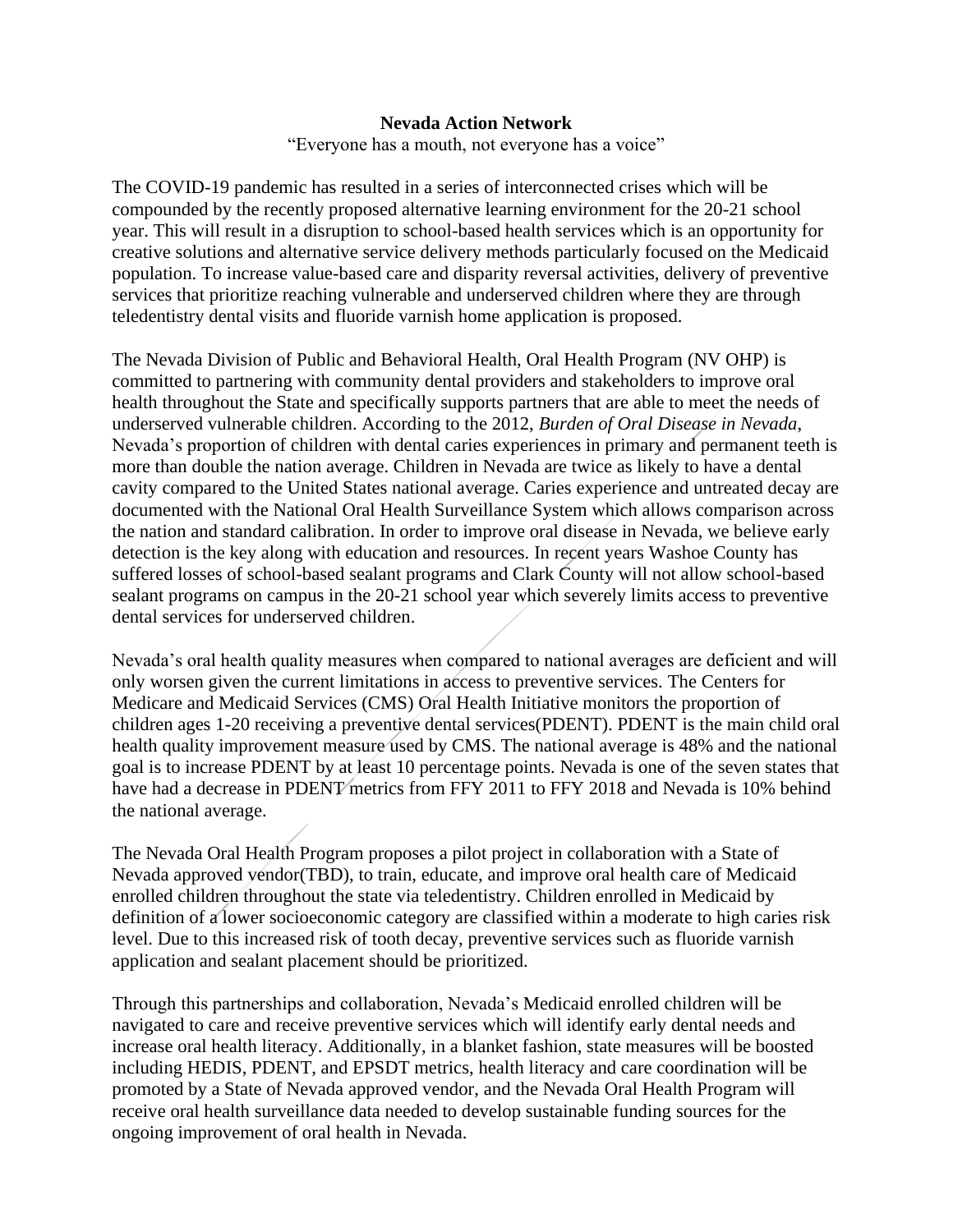#### **Goal:**

Through an alternative delivery method (teledentistry) provide preventive dental services to Medicaid children previously reached through school-based health services and in so doing, increase HEDIS measures, PDENT scores, and EPSDT reportable dental preventive services.

#### **Mechanism:**

Through an agreement between DHCFP, NV OHP, and a State of Nevada approved vendor, all Medicaid enrollees under the age of 21(both DBA and FFS) will be contacted by a State of Nevada approved vendor to schedule a virtual dental appointment. A fluoride varnish packet(if applicable), toothbrush kit, and oral health educational brochure will be mailed to children that schedule a virtual dental appointment. Using teledentistry, a licensed Nevada dentist will provide a limited intraoral exam, collect oral health information, instruct the parent to safely apply fluoride varnish, and deliver oral hygiene instruction. Data collected will be shared with DHCFP and NV OHP which will result in a final program report.

Colgate will assist in providing oral hygiene instruction materials and oral hygiene supplies.

A formal advisory opinion from the Nevada State Board of Dental Examiners will also be sought for approval of fluoride varnish application via teledentistry as presented in this project proposal.

## **Partners and Responsibilities:**

Division of Health Care Financing and Policy (DHCFP):

- a. Will provide member lists to SNAV of enrolled Medicaid children
- b. DHCFP will promote the program to members.

## A State of Nevada Approved Vendor(SNAV):

- a. SNAV will follow the protocol listed below.
- b. SNAV may utilize their dental contractors such as Teledentistry.com to meet the intent of this program.
- c. SNAV will provide care coordination to any DBA members that are in need of dental services and care referral to any FFS members.
- d. SNAV will mailed Silver State Smile Kits and provide the oral hygiene supplies and varnish
	- i. Each kit will contain a single unit dose of fluoride varnish, a piece of gauze, a pair of gloves, a fluoride varnish brochure from NV OHP, a brush and floss or OHI brochure, a toothbrush and sample tube of toothpaste, and a brochure on the virtual dental exam including how to access the appropriate app.
- e. SNAV will promote this program.

The Department of Health and Human Services, Nevada Oral Health Program (NV OHP):

- a. NV OHP will provide educational brochures on oral hygiene and the NV OHP fluoride varnish pamphlet which will be included in the varnish packets.
- b. Will provide SNAV with a list of questions based on state specific metrics that should be collected during each phone call to better inform state policies and gather oral health surveillance information.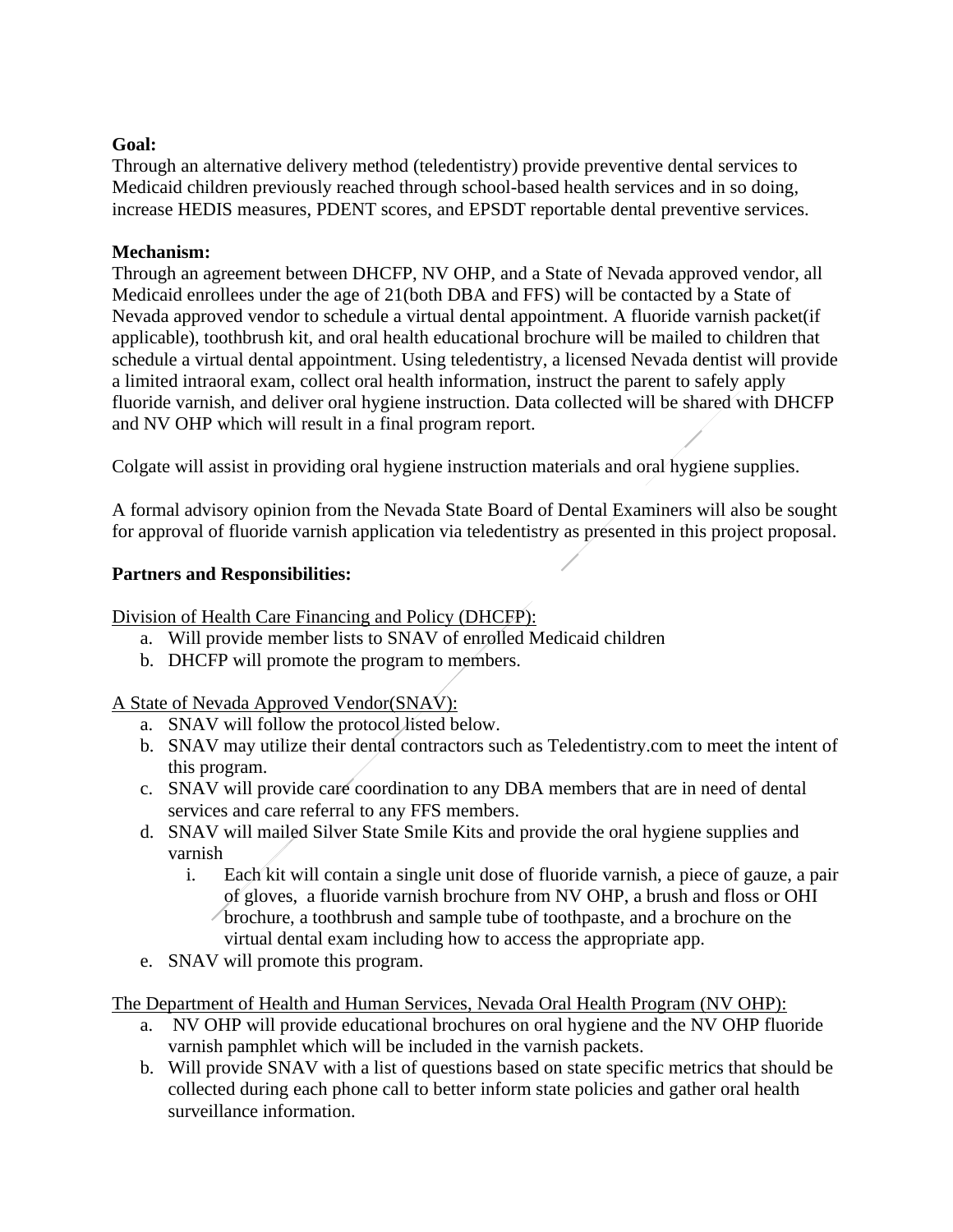- c. NV OHP will create a video that demonstrates to parents, children, and families that provides an overview of the project, demonstrates an application of fluoride, and reviews OHI links in papers mailed in the Silver State Smile kit.
- d. NV OHP will be provided with data from oral health questionnaire and will analyze information for final report.

## Colgate:

- a. Educational materials will be provided.
- b. If Colgate products are ordered, Colgate will provide a price match/negotiated price.

# **Nevada Action Network**

"Everyone has a mouth, not everyone has a voice"

## **Implementation Protocol:**

- 2. Contact children enrolled in Nevada Medicaid who are served by LDP.
	- i. The list of enrollees will be ranked based on their last dental exam. Those that have not had an exam within the previous 12 months will be contacted first.
	- ii. The parents of children 0-18 will be contacted by:
		- i. Text message push to schedule virtual appointment
		- ii. Media campaign will follow with link to online appointment questionnaire
		- iii. Phone call by dental benefit administrator to schedule appointment and verbally complete questionnaire
- 3. Individuals that schedule the appointment will be mailed a Silver State Smile Kit
	- i. Each kit will contain OHI brochure, a toothbrush and sample tube of toothpaste, and a welcome letter on the virtual dental exam including how to access the appropriate app.
	- ii. Parents can select the optional fluoride varnish kit with a single unit dose of varnish. This will be mailed with an informational flyer on fluoride varnish and a link to an instructional video.
- 4. On the day of the appointment,
	- i. a licensed Nevada dentist working directly through a pre-vetted HIPPA compliant teledental platform will perform
		- 1. the limited oral evaluation (D0140)
		- 2. OHI and motivational interviewing (D9993 and D1330)
		- 3. the parent will serve as a dental assistant and under step-by-step directions of the licensed dentist will apply fluoride varnish to their child's teeth (D1206) \*
		- 4. D0601, D0602 or D0603 through a virtual HIPPA compliant platform. OR
	- ii. a licensed Nevada public health dental hygienist working directly through a prevetted HIPPA compliant teledental platform will perform
		- 1. the limited screening or assessment (D0190/D0191)
		- 2. OHI and motivational interviewing (D9993 and D1330)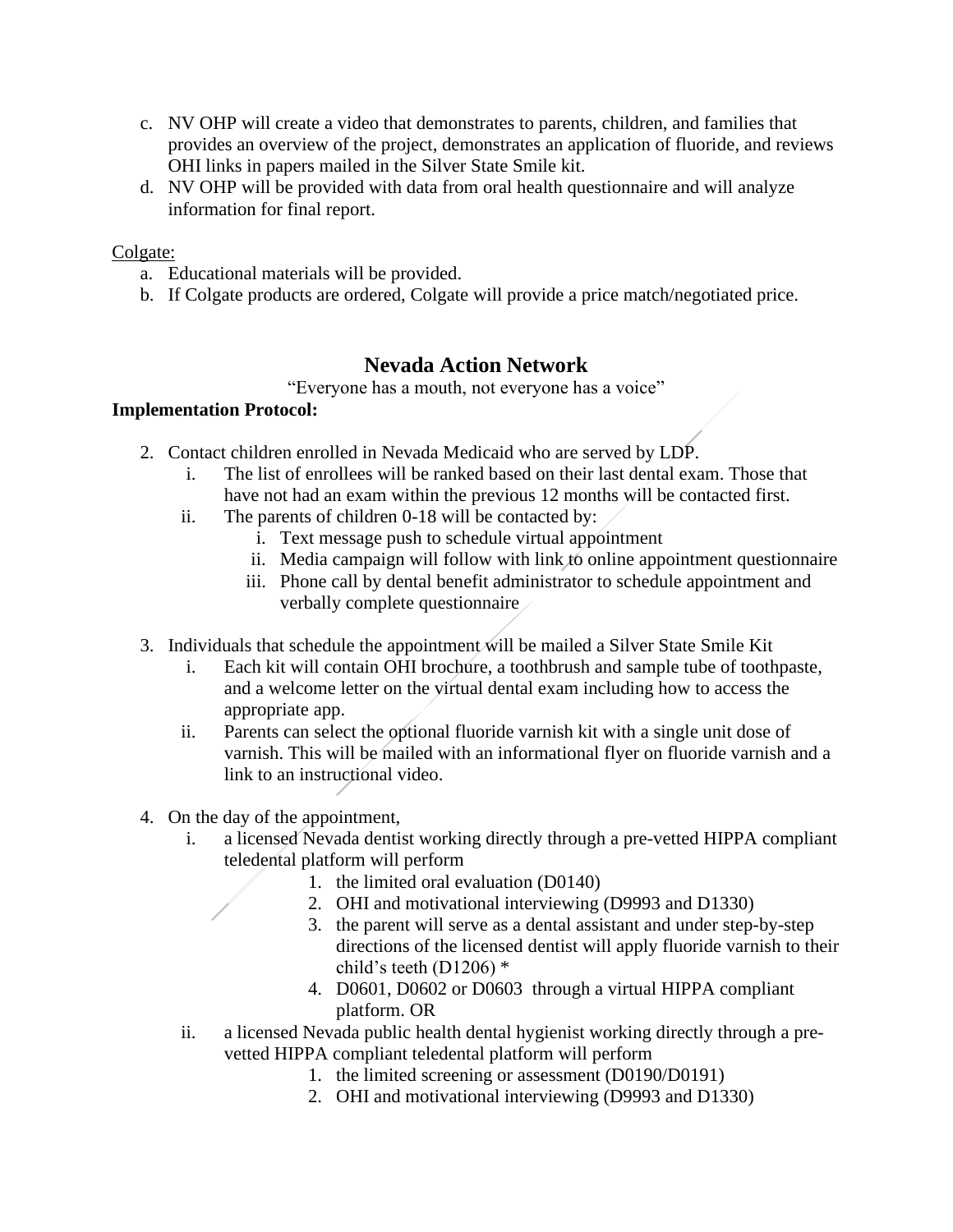- 3. the parent will serve as a dental assistant and under step-by-step directions of the licensed public health dental hygienist will apply fluoride varnish to their child's teeth (D1206)  $*$
- 4. D0601, D0602 or D0603 through a virtual HIPPA compliant platform.
- iii. Both the parent and child will be instructed on the proper techniques for daily oral hygiene and motivated to follow the dental checkup and preventive services periodicity schedule for infants, children, and adolescents.
- 5. Care coordination will be provided (D9992)
	- i. The licensed dentist can and should prescribe prescription toothpaste for D0602 and D0603
	- ii. Patients will be directed to the most appropriate level of follow up care.
		- i. Patients will be informed of their assigned "dental home" and encouraged and assisted in making an appointment where additional services can be provided.
		- ii. Should visible signs of decay be found, the patient will be routed into a care coordination database, and an outreach specialist will call the patient within 72 hours to schedule an appointment with their assigned dental home.
		- iii. Should urgent signs of decay, active infection or pain be found, the patient will be routed into a care coordination database, and an outreach specialist will call the patient within 24-48 hours to schedule an appointment with their assigned dental home.
		- iv. Prescriptions as appropriate will be sent to the local pharmacy (no opioids will ever be prescribed).
- 6. Dentist/dental hygienist will be reimbursed for services provided.

\***Note:** Nevada State Board of Dental Examiners approved this use of fluoride varnish by mail and through synchronous teledentistry on 10.8.2020

## **Questionnaire to be collected before virtual dental visit**

- 1. If your child is school age, where does your child attend school?
	- a. Home schooled b. in-person c. completely online d. hybrid (in-person and online)
- 2. Has your child ever received school-based health services in the past?
	- a. Yes b. No Comment:

If yes: did this include the services of a school-based sealant program? a.Yes b. No

- 3. Due to COVID-19, do you feel comfortable coming into a dental office for an appointment?
	- a. Yes b. No Comment: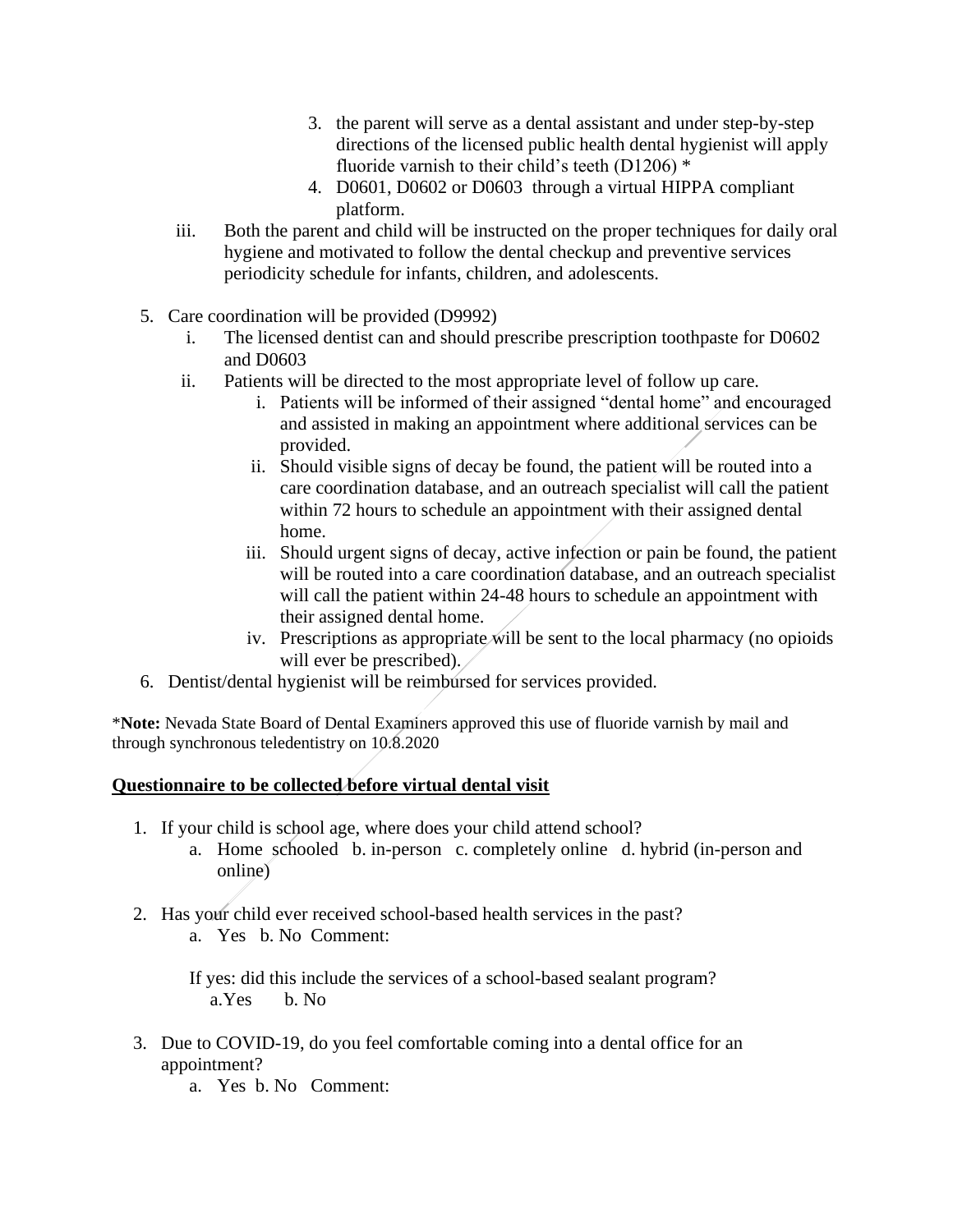- 4. How would you rate the condition of your child's teeth and gums? (circle one) a.Excellent b. Very good c. Good c. Fair d. Poor
- 5. How many times do you/does your child brush his/her teeth in one day? (circle one)
	- a.  $\frac{1}{2}$  (enter #) b. Child does not brush yet c. Does not brush every day c. Don't know
- 6. How many times a day does your child have sugary drinks or snacks? a.  $2 \text{ or less}$  b.  $3 \text{ to } 5$  c. 6 or more
- 7. During the past 12 months, has your child had frequent or chronic difficulty with any of the following? (Check all that apply)
	- a. Toothaches (no/yes)
	- b. Bleeding gums (no/yes)
	- c. Decayed teeth or cavities (no/yes)
- 9. What was the main reason your child last visited a dentist? (check one)
	- a. Went in on own for check-up, examination or cleaning
	- b. Was called in by the dentist for check-up, examination or cleaning
	- c. Something was wrong, bothering or hurting
	- d. Went for treatment of a condition that dentist discovered at earlier check-up or examination
	- e. Other
	- f. Don't know/don't remember
	- 10. During the past 12 months, was there a time when your child needed dental care but could not get it at that time? (check one)

a. No b. Yes c. Don't know/don't remember

- IF YES: What were the reasons that your child could not get the dental care she/he needed? (Check all that apply)
	- a. Cost was too high
	- b. Dental office is not open at convenient times
	- c. I did not think anything serious was wrong/expected dental problems to go away
	- d. Dental office is too far away
	- e. Another dentist recommended not doing it
	- f. Transportation or lack of reliable transportation
	- g. Unable to take time off from work
	- h. Afraid or do not like dentists
	- i. Dentist did not accept insurance
	- j. Too busy
	- k. Insurance did not cover recommended procedures
	- l. COVID-19/pandemic
	- m. Other
	- n. Don't know/don't remember